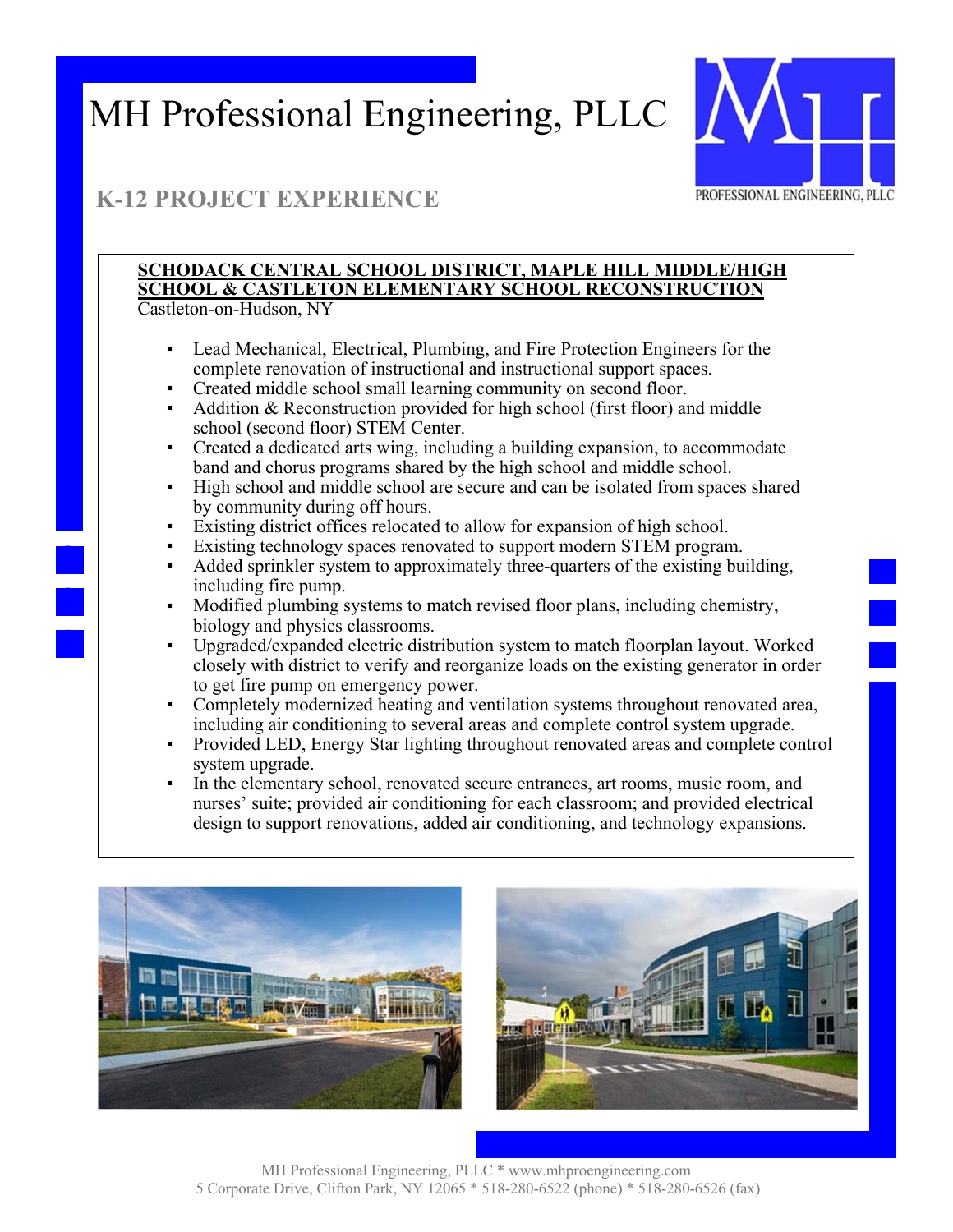

## **K-12 PROJECT EXPERIENCE**

#### **DURKIN ADMINISTRATION BUILDING, WORCESTER MA CENTRAL SCHOOL DISTRICT**  Worcester, MA

- - Lead Mechanical and Electrical Engineers for energy conservation upgrade project in seven-story school administration building.
	- Project includes replacement of cooling towers with VFDs on fans, new variable primary chiller, adding VFDs to condenser water pumps, changing fan coil unit motors to ECM motors, adjustment of outside air delivery to match current code requirements, and upgrade to control system components and sequence of operation.

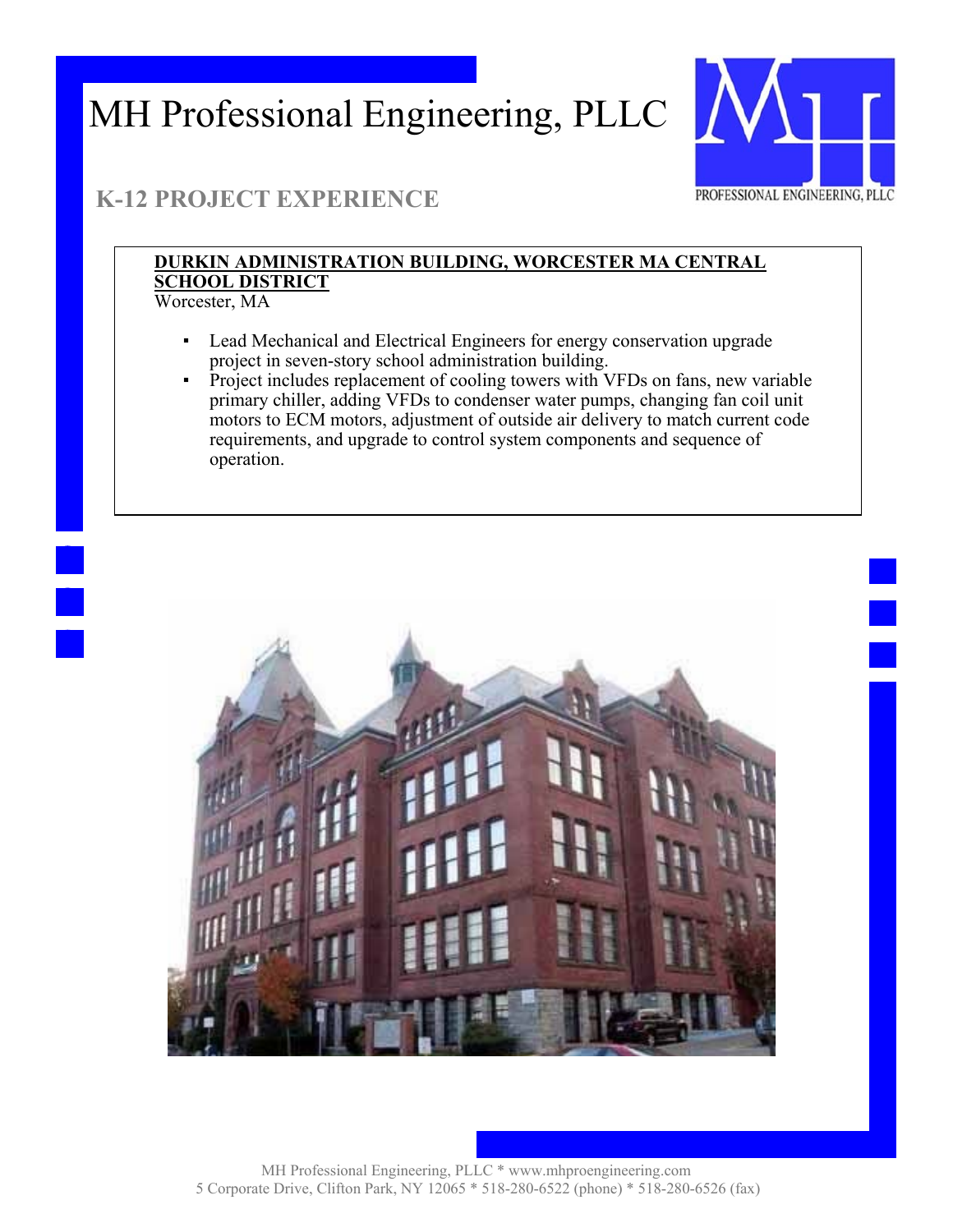

## **K-12 PROJECT EXPERIENCE**

#### **REPLACE WATER LINES, SCHODACK CENTRAL SCHOOL DISTRICT**

Castleton-on-Hudson, NY

- Lead Plumbing Engineers.
- Disconnection of potable water system from existing well and booster pumps.
- Removal of existing galvanized steel cold water, hot water and recirculation piping mains in the basement and crawl spaces of the school.
- Installation of copper cold water, hot water and recirculation mains, including new valves and insulation (approximately 4,500 lineal feet of piping).
- Installation of a new domestic water service from the town's municipal water system, including installation of backflow prevention.

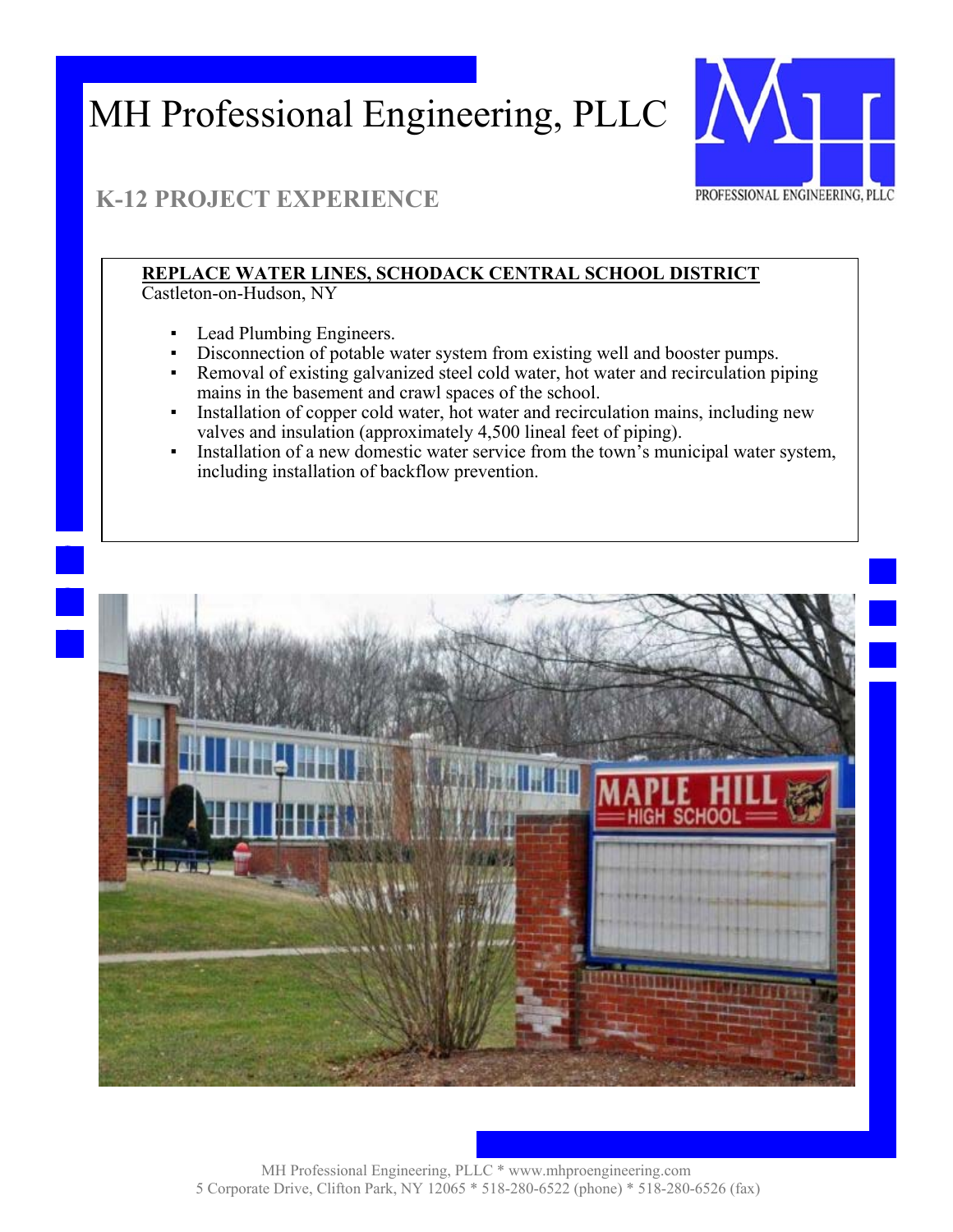

## **K-12 PROJECT EXPERIENCE**

#### **DOLGEVILLE CENTRAL SCHOOL DISTRICT**

Dolgeville, NY

- Lead Mechanical, Electrical, Plumbing, and Fire Protection Engineers.
- Renovated areas included complete reconfiguration of high school athletic wing (locker rooms, weight room, team room and team locker area), upgrades to auditorium power, new concession stand, new music/choral room, renovated/expanded high school and elementary cafeterias, and complete rehabilitation/reconfiguration of kitchen and serving lines.
- Designed ventilation systems, heating systems, make-up air ductwork, kitchen hood exhaust and general exhaust. Modified heating hot water piping for new equipment connections. Included controls upgrades for new equipment and existing equipment to remain.
- Modified the building's sanitary drainage, venting piping, and domestic water systems in renovated areas.
- Provided modifications to electric power distribution for mechanical equipment, general receptacle power, and specialty equipment power feeds.
- Designed power, switching and wiring to indoor/outdoor lighting, associated controls, egress lighting, and exit signs for renovated areas.
- Designed modifications to building's clock, public address, telephone and data systems.
- Designed raceway/conduit to accommodate security, telephone and data wiring.
- Designed boiler replacement project, including associated upgrades to exit lights, emergency lighting and carbon monoxide detection.
- Designed toilet room addition for existing bus garage.

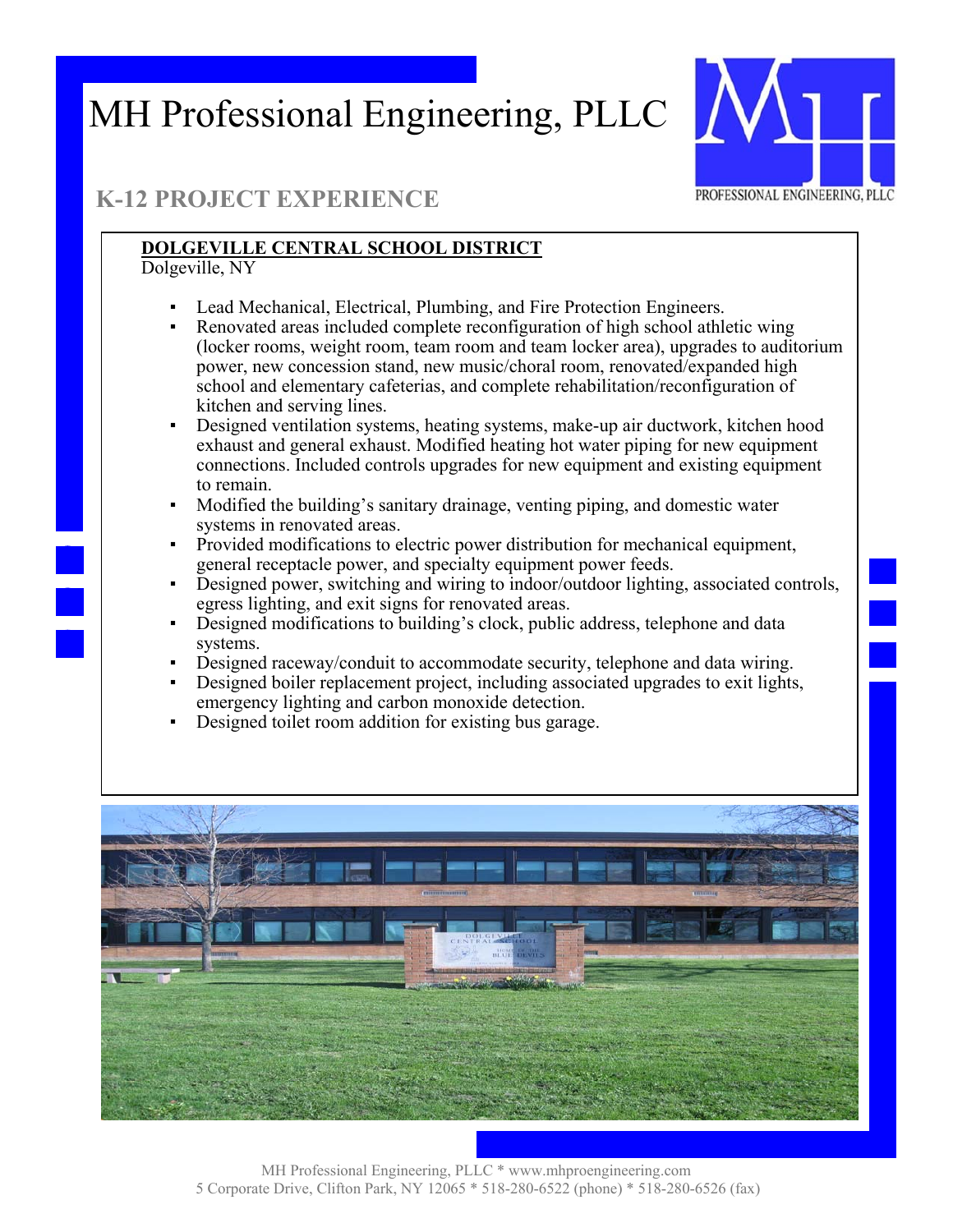

## **K-12 PROJECT EXPERIENCE**

#### **WARRENSBURG CENTRAL SCHOOL DISTRICT**

Warrensburg, NY

- Provided building conditions survey for most recent SED Building Conditions reporting period.
- Provided design and construction services for the replacement/conversion of an aging pneumatic control system at Warrensburg Elementary School.

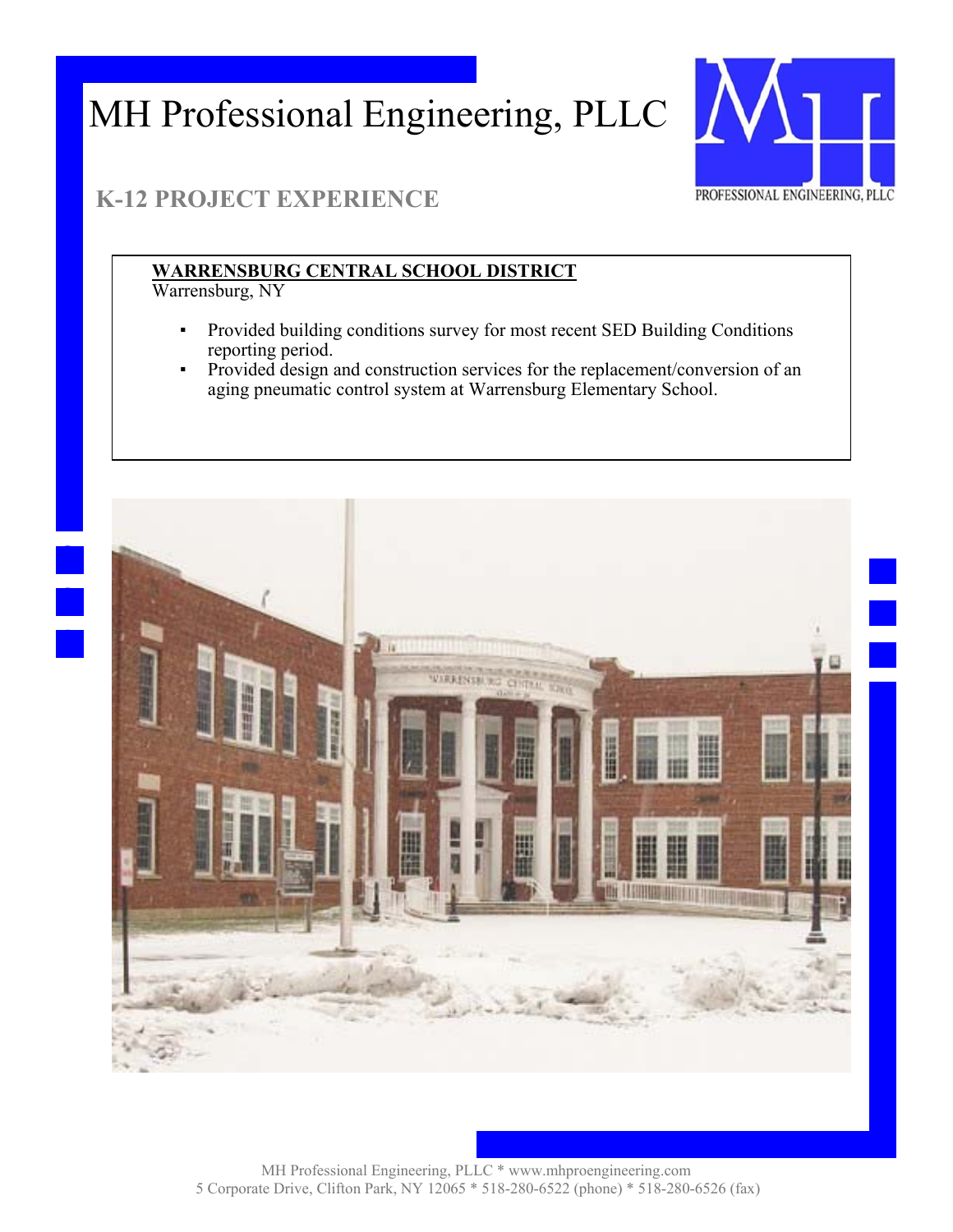

### **K-12 PROJECT EXPERIENCE**

#### **SCHUYLERVILLE CENTRAL SCHOOL DISTRICT**

Schuylerville, NY

- Designed upgrade/rehabilitation of district's administration building.
- Designed upgrade of mechanical, including complete control system upgrade, and plumbing systems for elementary classroom wing.
- Designed HVAC upgrades for classroom addition.
- Designed upgrade to heating system in middle school office area.
- Designed HVAC upgrades to high school gymnasium. Systems were original to the building (1965).
- Reviewed, diagnosed and resolved several issues within buildings that had lingering, unsolved construction problems: gas vent location, overheating kiln rooms.
- Provided engineering review, schematic design and estimating services for proposed high school kitchen upgrade.

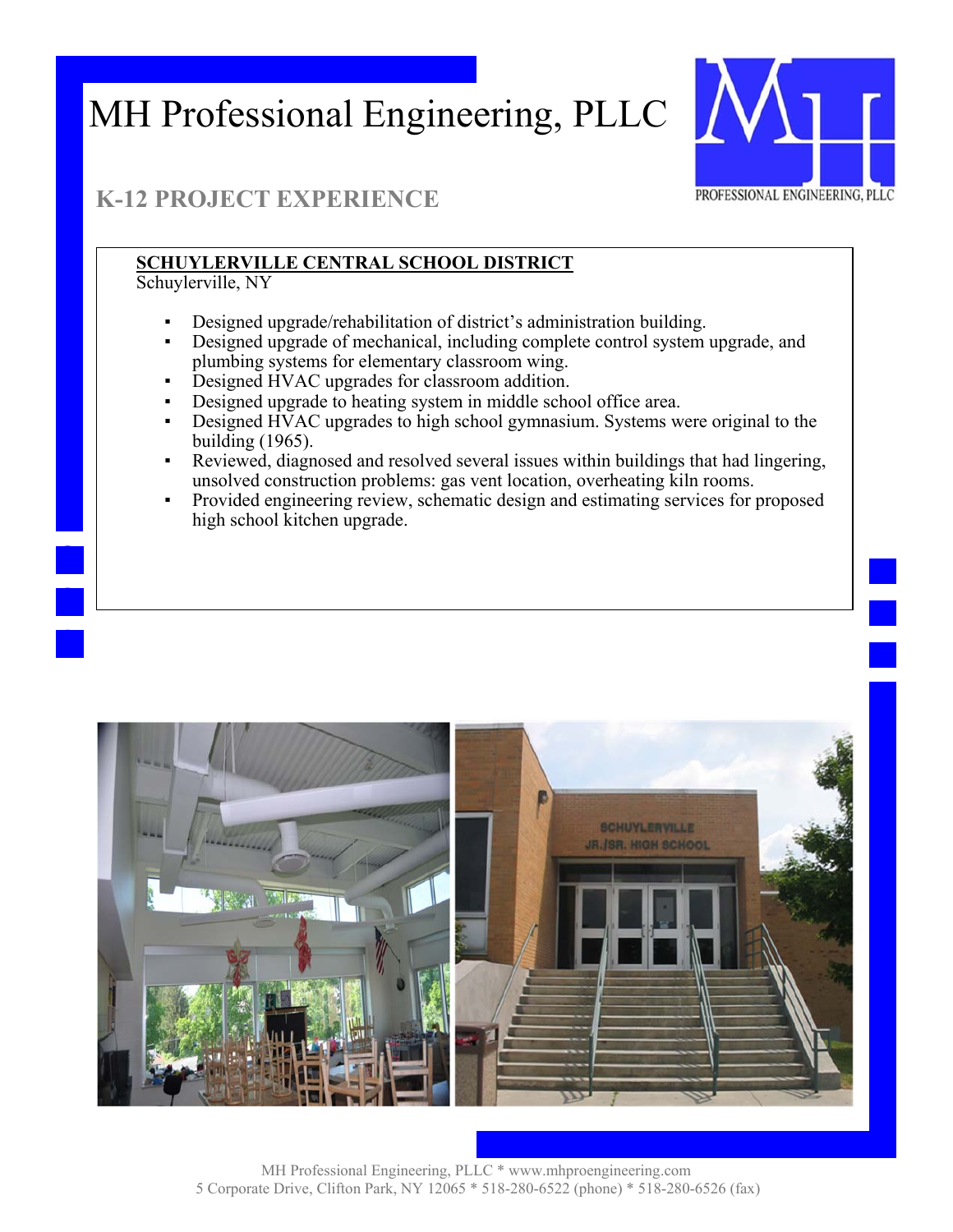

### **K-12 PROJECT EXPERIENCE**

#### **MORIAH CENTRAL SCHOOL DISTRICT**

Port Henry, NY

The project included full electrical distribution system upgrade, addition of air conditioning to several areas in building, upgrade of the metal shop exhaust and ventilation system, and upgrades to the electric and HVAC systems in the bus garage.

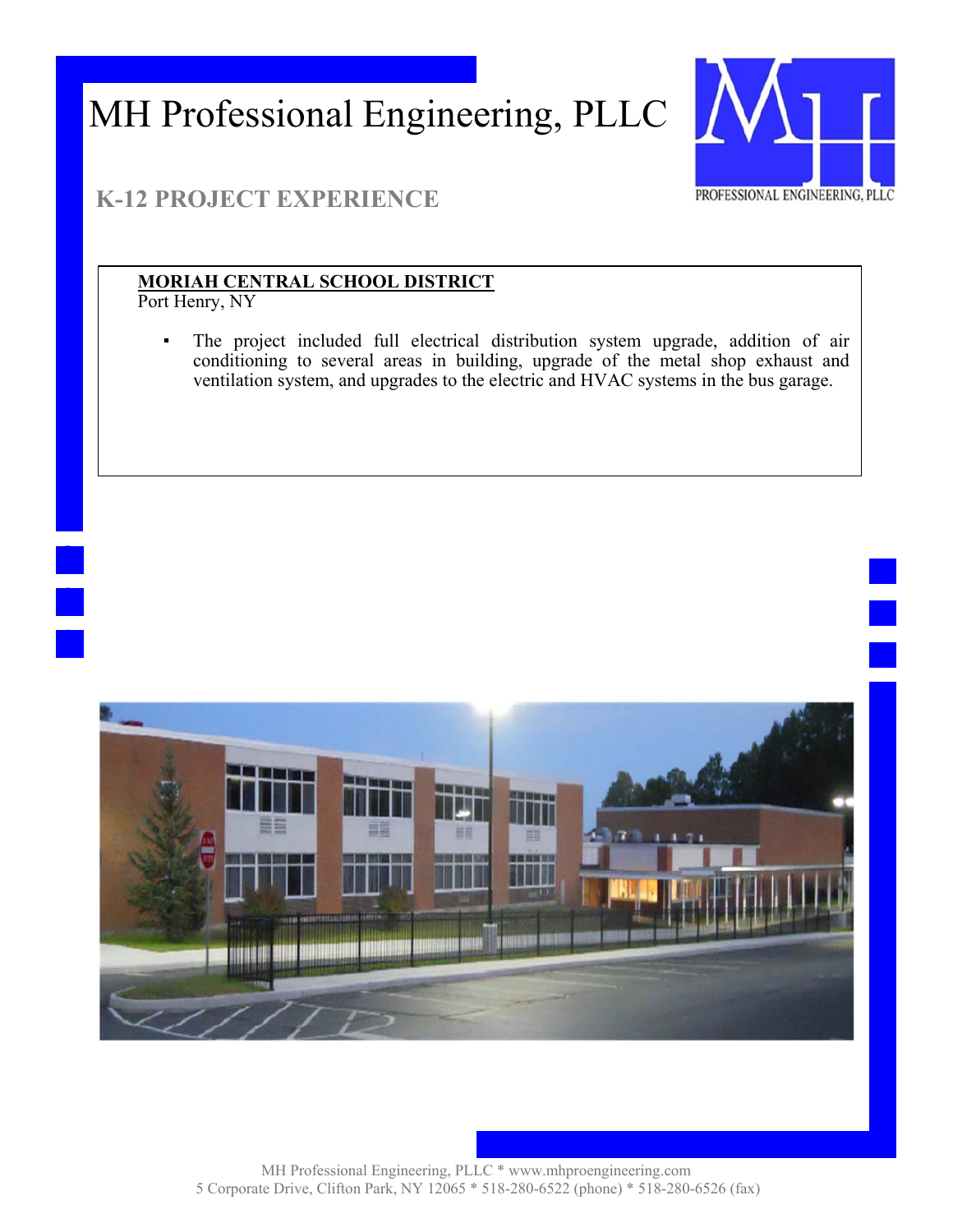

# **K-12 PROJECT EXPERIENCE**

### **364 WARREN STREET SCHOOL**

Hudson, NY

- Lead Mechanical Engineers in charge of improving the ventilation system of an 1800s building in order to meet NYS Mechanical Code and NYS State Education requirements.
- **•** Performed on site review of existing conditions.
- **•** Designed outdoor air supply system, including air-to-air-heat recovery system to match occupancy indicated by owner.
- Designed supplemental heating and cooling system for outside air system.
- Designed modifications to existing second floor RTU system to suit occupancy and NYS Education Department requirements.

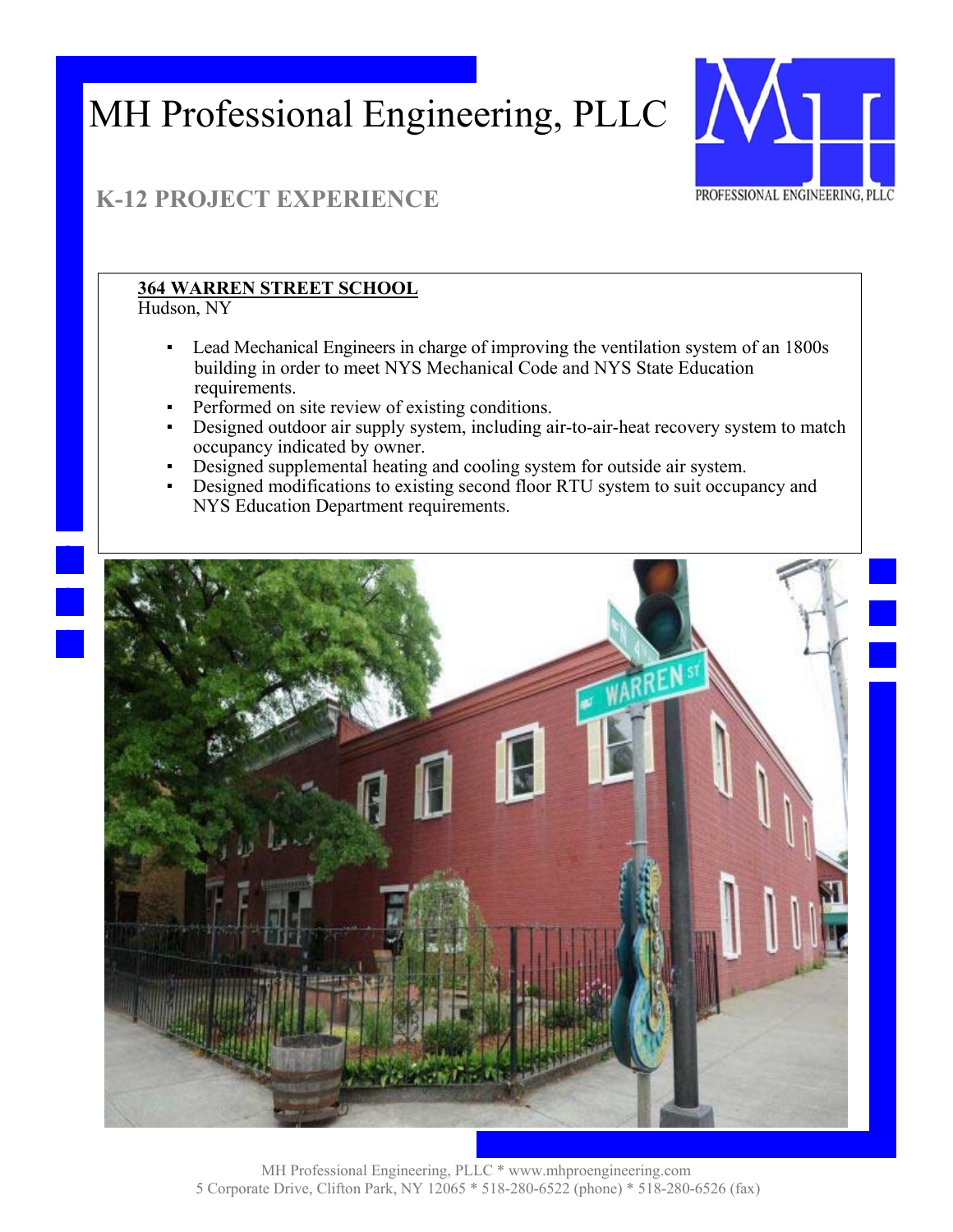

### **K-12 PROJECT EXPERIENCE**

#### **COLUMBIA-GREENE ACADEMY, 11 WARREN STREET**  Hudson, NY

- Lead Mechanical, Electrical, and Plumbing Engineers for the design of Columbia-Greene Academy.
- Project included lighting design for interior lighting and circuiting, power and receptacle layout, and power for mechanical equipment and new fire alarm system.
- Created layout of a paging system, wireless access points and new clocks.
- Modified sanitary drainage and venting and domestic water system throughout building.
- Modified existing sprinkler system to match reconfigured spaces.
- Designed new HVAC distribution system to match reconfigured spaces.

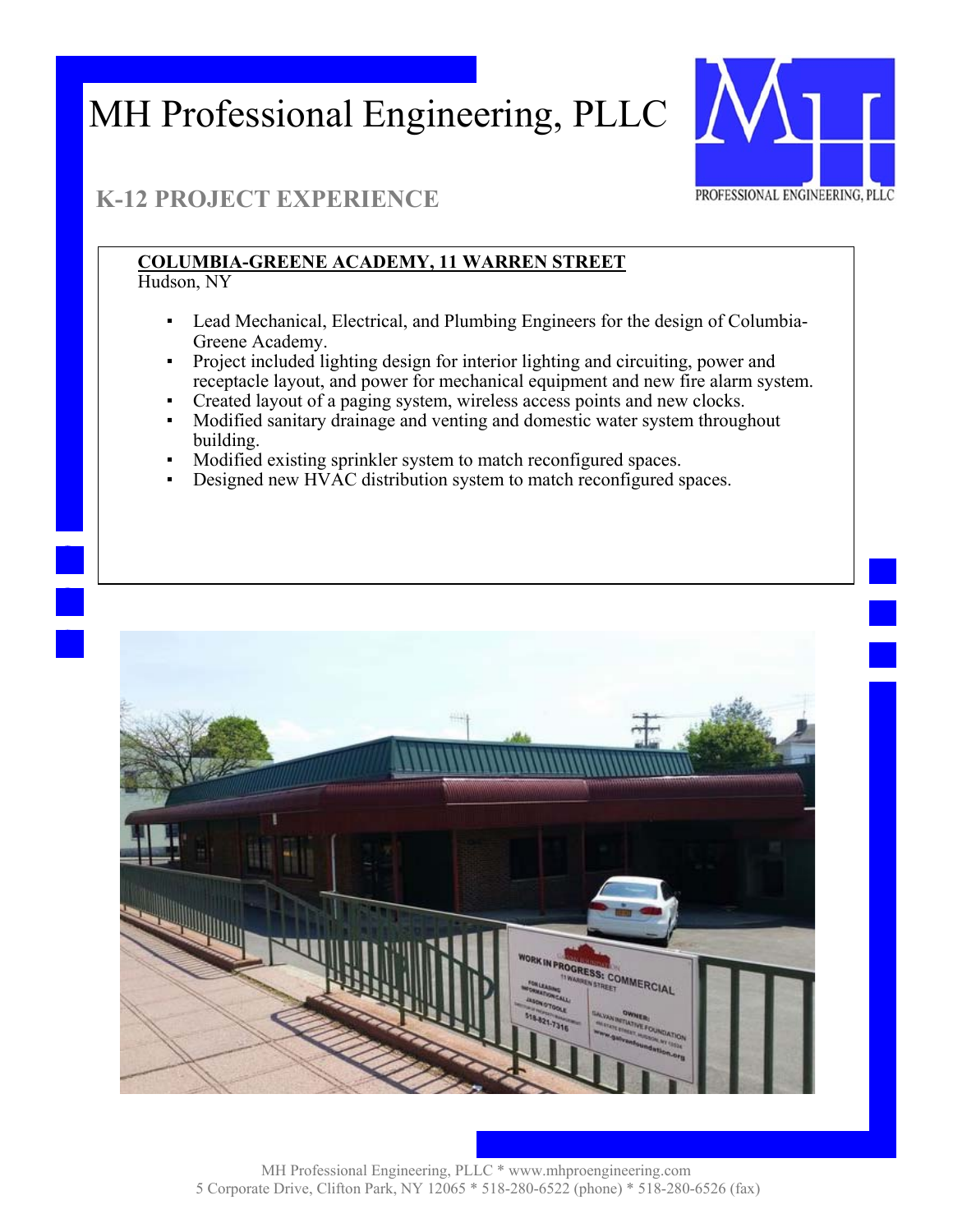

## **K-12 PROJECT EXPERIENCE**

#### **ONONDAGA NATION SCHOOL, EXPANSION AND INFRASTRUCTURE STUDY**  Nedrow, NY

- Lead Mechanical and Electrical Engineers for a study to expand spaces and improve technological infrastructure at the Onondaga Nation School.
- The school has not had any upgrades or improvements since the early 1990s.
- The program study outlined the building system upgrades necessary to meet today's expanding technological needs, but also normal "wear and tear" that a school endures.
- Integral to the study was a requirement to provide a gymnasium/multipurpose space large enough for full court competition sports, extensive shower facilities and a food preparation kitchen for cultural events.
- As part of the study, the addition and systems proposed had to reflect the Onondaga Nation beliefs and philosophies.
- As a reflection of the Onondaga Nation's respect for Mother Nature, photovoltaic panels, solar domestic hot water, rain water harvesting, and a geothermal heating and cooling system were proposed.

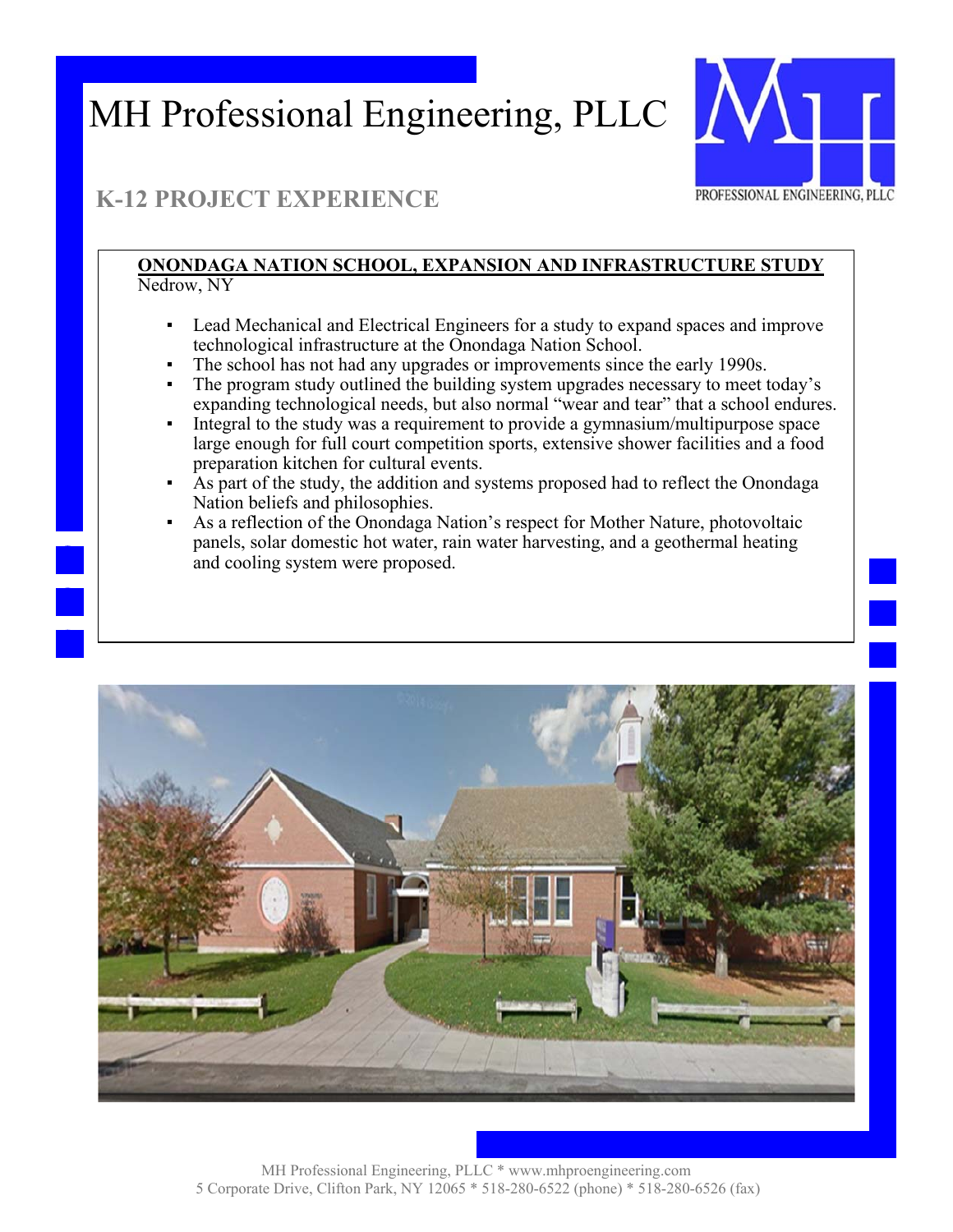

### **K-12 PROJECT EXPERIENCE**

#### **BUS GARAGE RENOVATIONS, SCHODACK CENTRAL SCHOOL DISTRICT**  Schodack, NY

- Lead Mechanical, Electrical, and Plumbing Engineers for the renovation of a bus garage.
- Designed the replacement of an oil-fired furnace which provides conditioning and ventilation air to the space.
- Designed a new carbon monoxide monitoring and exhaust system.
- **•** Designed the plumbing systems to accommodate ADA bathroom layouts and replacement of the domestic water heater.
- **•** Designed electrical power distribution for grinder pumps; lighting in the renovated bathrooms; power distribution for receptacles, exhaust fans and an air handling unit; and a new fire alarm system.

### **AUDITORIUM MODIFICATIONS, MAPLE HILL HIGH SCHOOL, SCHODACK CENTRAL SCHOOL DISTRICT**

Schodack, NY

- Lead Electrical Engineers for auditorium theatrical system modifications.
- Designed power distribution for proposed IQ panel for the dimming equipment, audio rack power and receptacles.
- Designed electrical drawings showing conduit routings for audio cabling and lighting controls.

#### **KITCHEN HOOD REPLACEMENT, MAPLE HILL HIGH SCHOOL, SCHODACK CENTRAL SCHOOL DISTRICT**

Schodack, NY

- Lead Mechanical, Electrical, and Plumbing Engineers for the renovation of the commercial kitchen.
- Designed a make-up air, exhaust air, and associated ductwork system to serve the kitchen hood.
- Designed the renovation of plumbing systems to accommodate the equipment modifications and natural gas distribution to the make-up air unit.
- Power distribution for the replacement hood, exhaust fan, make-up air unit, and equipment modifications; LED lighting for renovated areas; and fire alarm devices, detection, carbon monoxide and notification in renovated areas.